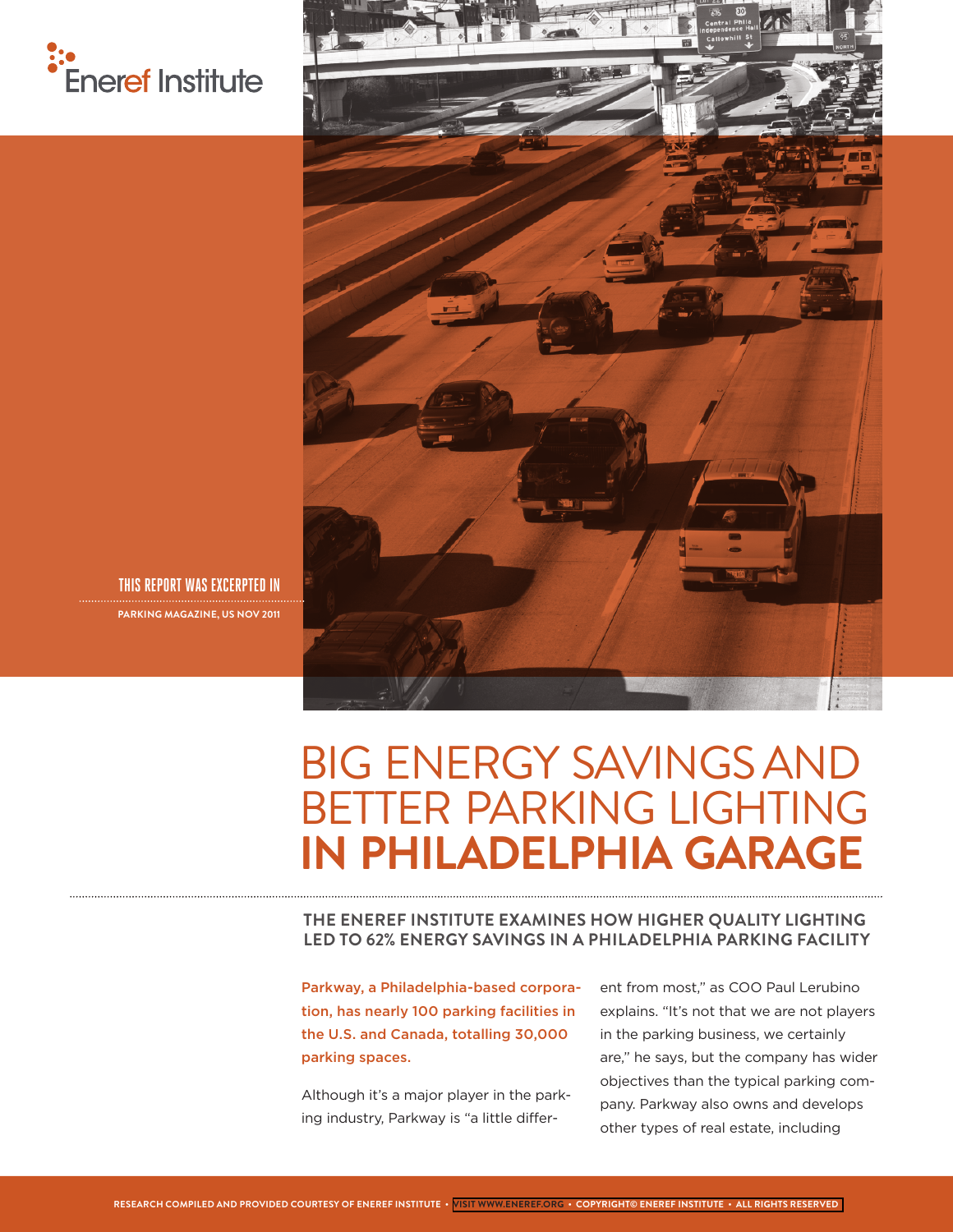## PEOPLE COMMENT THAT IT SEEMS BRIGHT — AND VERY SAFE.

### LumenOptix pioneered the high-quality retrofit-luminaire customized system that is tailored to the application.

apartments, hotels, condominiums and other commercial real estate. Despite Parkway's geographic spread, it has strong ties to its Philadelphia home. Parkway's owners are committed to giving back to the community and developing properties with their surroundings in mind, as they did during a recent lighting project at one of their Philadelphia locations. As Lerubino explains, "We try to do the right thing; it's not just about the money."

Unlike many parking companies, Parkway owns or leases – not manages – most of its parking properties. Therefore, most of the savings from energy reduction goes back to Parkway, allowing them to consider up front renovation costs in balance with longterm savings.

As Lerubino explains, "We are taking a ten year look at it." Parkway hoped to reduce lighting overhead costs while improving the safety in their facilities.

Parkway had already converted one of its garages and published a Request for Proposal for more conversion projects. GreenTech

was the low bidder and was awarded two more conversions. In addition to reduced energy consumption as well as increased illumination, conversions provide additional benefits such as EPAct tax credits, which are designed to reward and offset the costs of energy-efficient renovations in businesses.

#### REDUCING ENERGY WITH HIGH QUALITY LIGHTING

GreenTech, a twenty-year-old company, focuses on energy-saving renovations well beyond parking facilities, including schools, hospitals, and government buildings. In Haviland's view, an important factor in the increase in lighting renovations is the advent of new technologies – like fixtures from LumenOptix that take advantage of the newest innovations in lighting, such as highly efficient Miro aluminium light reflectors.

In the past, companies looking to update their lighting had few options. They could choose an expensive overhaul of their lighting systems, or choose inferior, one-size-fits all fixtures that rarely matched the space and application. LumenOptix pioneered the high-quality retrofit-luminaire customized system that is tailored to the application. Their customized approach, the lighting industry terms "Tailored Lighting", offers the look of a completely new system yet with the minimal labor and disturbance of a retrofit system. While most low-cost "retrofit kits" are just that, "kits", what Parkway installed was a retrofit luminaire system that benefited from some of the most energy saving component parts available, such as the Miro Aluminum reflector system. Better reflectors not only offers both more reflectivity – more light – but they also offer more control of the light, putting the light only where it's needed; something too often overlooked by facility managers.

#### MAKING THE RIGHT **DECISIONS**

Energy savings, combined with higher quality lighting, is a strong argument for using a seasoned lighting professional, such as GreenTech. The cost of employing a lighting professional can often pay for itself quickly in energy savings alone. Yet, a study by the Eneref Institute (eneref.org), found that well over 60% of commercial facilities retrofitted their existing lighting without the help of a lighting professional — thereby forfeiting potential efficiency and lighting quality.